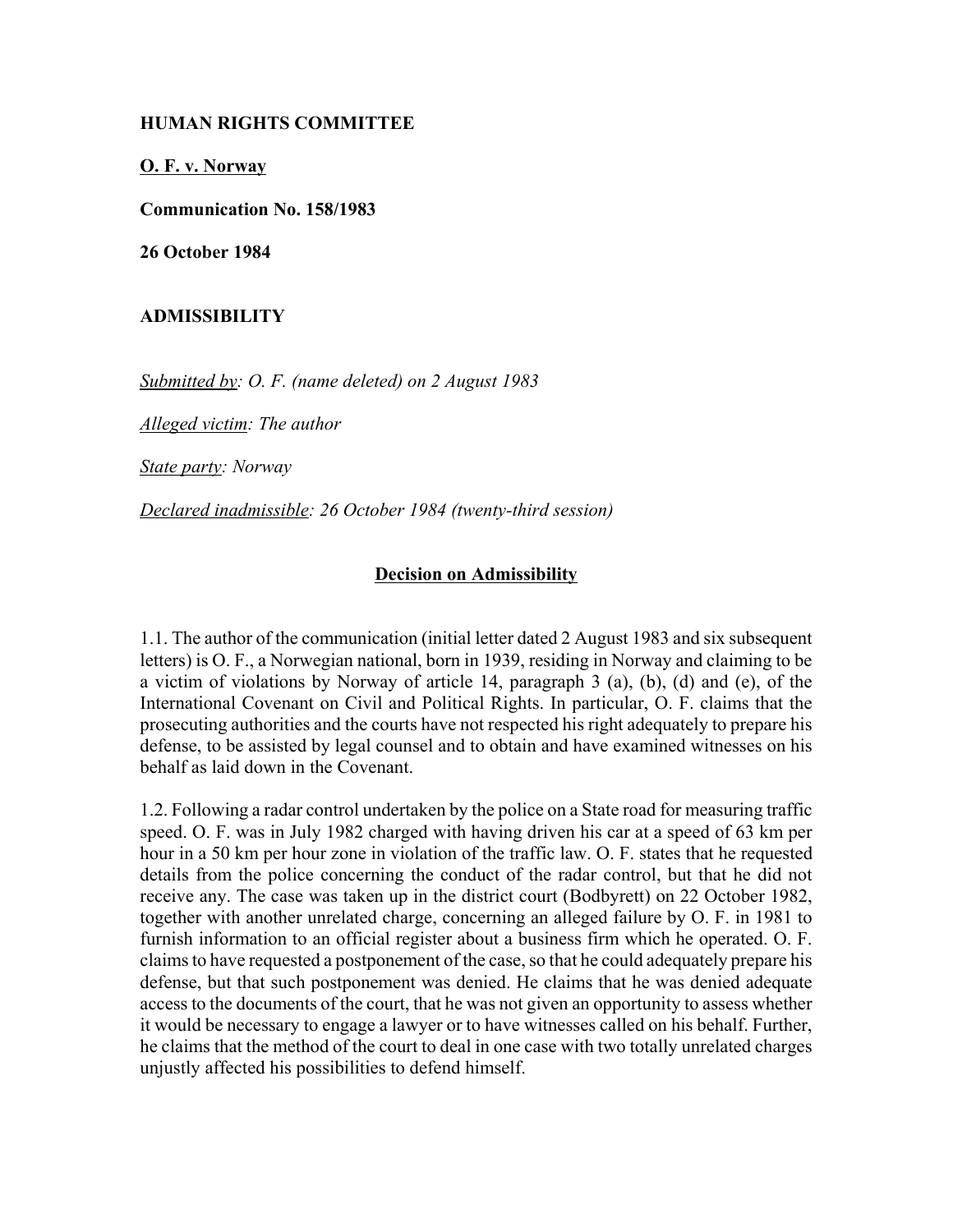1.3. By a judgement of the court delivered on 29 October 1982, O. F. was found guilty on both charges and sentenced to a fine of NKr 1,000 or 10 days' imprisonment. He was also sentenced to pay the costs of the case, NKr 1,000. O. F. appealed to the Supreme Court, which rejected the appeal on 17 December 1982. He maintains that a request for a renewed handling of the case was also rejected. O. F. also states that by a letter from the Supreme Court dated 26 November 1982, he was informed that "a suspected person does not have a legal right to borrow case documents".

1.4. In a further letter dated 27 October 1983, the author stated that he had submitted the same matter to the European Commission of Human Rights on I August 1983. However, the Secretariat of the European Commission informed him by letter of 12 August 1983 that the European Commission would not be able to consider his case, since it had not been submitted within six months of the date of exhaustion of domestic remedies.

2. By its decision of 9 November 1983, the Human Rights Committee transmitted the communication under rule 91 of the provisional rules of procedure to the State party, requesting information and observations relevant to the question of admissibility of the communication.

3.1. By a note dated 12 March 1984; the State party, *inter alia,* explained the following with respect to the facts of the case:

On 27 July 1982 the police issued an *ordinary* writ of optional fine. comprising the count under the Road Traffic Act as well as the one relating to the Act on Statistics. The author did not accept to pay the fine. In a letter of 19 July 1982 the author asked the police for technical information about the control. By letter of 26 July the police informed the author that information would be collected from the police officers operating the radar during the traffic control. It would then be submitted to him as soon as it was available. On 26 August the author was contacted by a police officer and informed that he could come to the police station and examine all documents of the two cases there in order to prepare his defense. The author answered that he did not want to meet at the police station and asked for *copses* of all documents. The police informed him that this request would not be met.

On 6 October 1982 the author was summoned to the main hearing. which took place on 21 October in Bode District Court. He met without a counsel for his defense. At the beginning of the hearing he requested that the case be temporarily dismissed \$o that he could properly prepare his defense. He also submitted that if the main hearing was nevertheless to take place, a counsel should be appointed at the expense of the State. The Court did not accept the requests made by the author. It ruled that the Criminal Procedure Act did not give the accused the right to obtain copies of the documents and there was no reason for a temporary dismissal of the case. From the author's appeal of 23 November 1982 to the Supreme Court . .. it follows, however, that the hearing was suspended for a quarter of an hour to enable him to read the documents of the cross-examination. Moreover, the Court was of the opinion that the joinder of the two counts was in conformity with the material legislation. Finally, under the Criminal Procedure Act he was not entitled to a defense counsel paid by the State.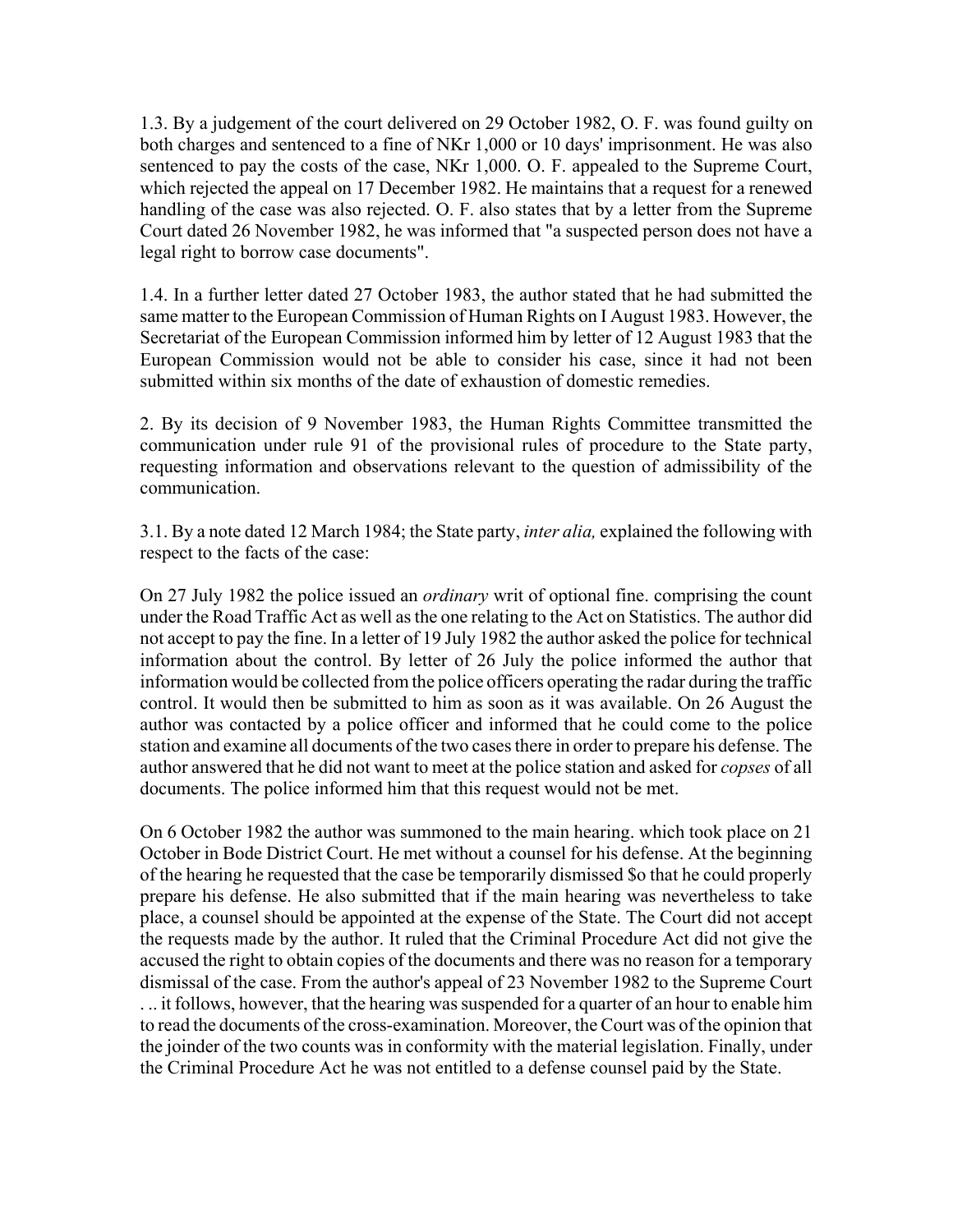3.2, With respect to the relevant domestic legislation, the State party submits that [a]ccording to the Road Traffic Act of 18 June 1965 section 5 everyone is obliged to observe prohibitions and injunctions in pursuance of traffic sips. Under section 31 violations of the Act are punishable with fines or imprisonment up to one year. A violation is regarded as a minor offence . .. . Under section 31 b the police may issue *summary writs* of optional fine on the spot to persons having committed minor traffic offences. This is a simplified procedure; for instance, a brief reference to the applicable penal provision and the facts is sufficient. The summary writ of optional fine must be accepted on the spot. If this is not done the case will be reported to the police station and an *ordinary* writ of optional fine will normally be issued (under the Criminal Procedure Act section 287), describing the facts of the offence with reference to the provisions applicable. Again the procedure is optional. If the accused refuses to accept, judgement in the Court of first instance is normally requested by the prosecuting authorities.

Under the Act of 25 April 1907 relating to the procurement of specifications to the Official Statistics section 1 private employers are obliged to submit information requested by the authorities in conformity with a decision of Parliament. Anyone who without valid reason fails to submit such information is subject to fines (section 4). In the present case the question at issue was the duty of the employer to fill in a form... requesting information about the firm and send it to the register of enterprises of the Central Bureau of Statistics.

The General Penal Code of 22 May 1902 section 63 regulates the situation when somebody has committed more than one offence and fines are applicable for both or all offences. The court shall then impose one single fine which has to be more severe than the one applicable as a result of each offence.

3.3. With respect to the Norwegian Reservation to the Optional Protocol to the International Covenant on Civil and Political Rights, the State party points out that

Norway when ratifying the Optional Protocol entered a reservation to article 5 {2) "to the effect that the Committee shad hot have competence to consider a communication from an individual if the same matter has already been mined under other procedures of international investigation or settlement". Accordingly, whereas at-tide 5 (2} (a} prevents simultaneous duplicating procedures *(pendente lite)* .... the reservation sen forth. the principle of *non bis in idem.*

Before forwarding his communication to the Committee the author submitted In application to the European Commission of Human Rights, which is clearly another procedure of international investigation . .. The application related to "the same matter" as the present communication, as it was based on the same facts and referred to provisions of the European Convention corresponding to article 14 (3), (a), (b), (d) and (e) of the Covenant. The question arises therefore whether the communication should be declared inadmissible as incompatible *(ratione materiae)* under Article 3 of the Optional Protocol, given the Norwegian reservation.

The answer depends on the interpretation of the words "has been examined" in the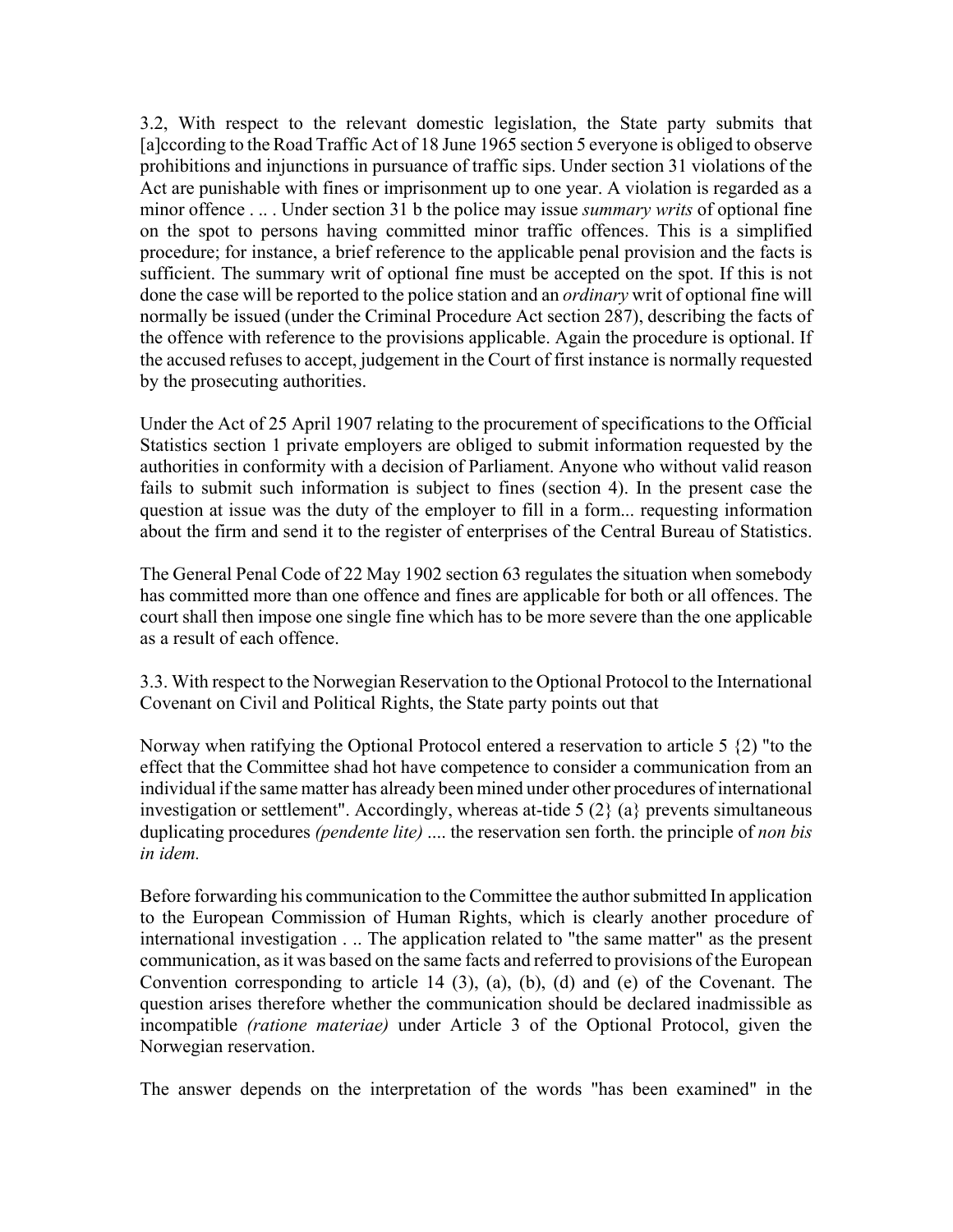reservation. In the opinion of the Government one can hardly argue that the author's case has been *examined* by the European Commission of Human Rights. In fact, the Secretariat of the Commission merely informed him that he had failed to comply with the six months timelimit under article 26 of the Convention ... Given the fact that in the present case there was not even a decision on inadmissability the Government will not argue that the communication should be declared inadmissible because of its reservation. It was. however, thought useful to draw the attention of the Committee to the question.

3.4. On the question of admissibility, the State party, *inter alia,* observes:

In relation to *article 14 (3)(a)* the Government are unable to see that the author was not informed "promptly and in detail in a language which he understands of the nature and the cause of the charge against him". The author's communication with enclosure contains no facts implying a violation of this provision. in connection with the traffic control the author was immediately informed by the two police officers that he had driven at 63 km/h. A summary writ of optional fine on the spot, which he did not accept, also contains material information relating to the of fence... The ordinary writ of optional fine referred to the provisions of the Road Traffic Act and the Act on Statistics and gave a brief description of the facts of the two cases. Also when the author was summoned to (6 October 1982) and appeared in court (21 October 1982) he was informed of the nature and cause of the charge against him. Consequently, it is the opinion of the Government that the facts of the case do not rinse any issue under article 14 (3) (a) of the Covenant.

*Article 14* (3) (e) gives the individual the right to "examine, or have examined, the witnesses against him and to obtain the attendance and examination of witnesses on his behalf under the same conditions as witnesses against him".

As to the first part of this provision the facts of the case cannot possibly disclose a violation of the Covenant. During the main hearing the two police officers carrying out the traffic control met as witnesses. The author has stated himself (see e.g., his appeal to the Supreme Court of 25 November 1982, p. 4) that he asked several questions concerning the operation of the radar equipment, to which the witnesses responded. It is a matter of fact therefore that the author examined the witnesses against him as required by the first part of article 14 (3) (e).

As regards the second part of that provision it should first be noted that in his appeal of 23 November 1982... the author considers the evidence relating to the traffic signs, given by the third witness (an engineer}, as militating strongly in his favour.

Secondly, during the preparation of the main hearing the author had the right under Norwegian Law (as required by the Covenant) to request that witnesses be summoned on his behalf. It is a matter of fact that he never used this right. Consequently, in this respect he cannot allege that article 14 (3) (e) was violated.

With regard to *article 14 (3) pa),* it seeing from the enclosures that the only allegation of a violation made by the author is based on the fact that his request for copies of all documents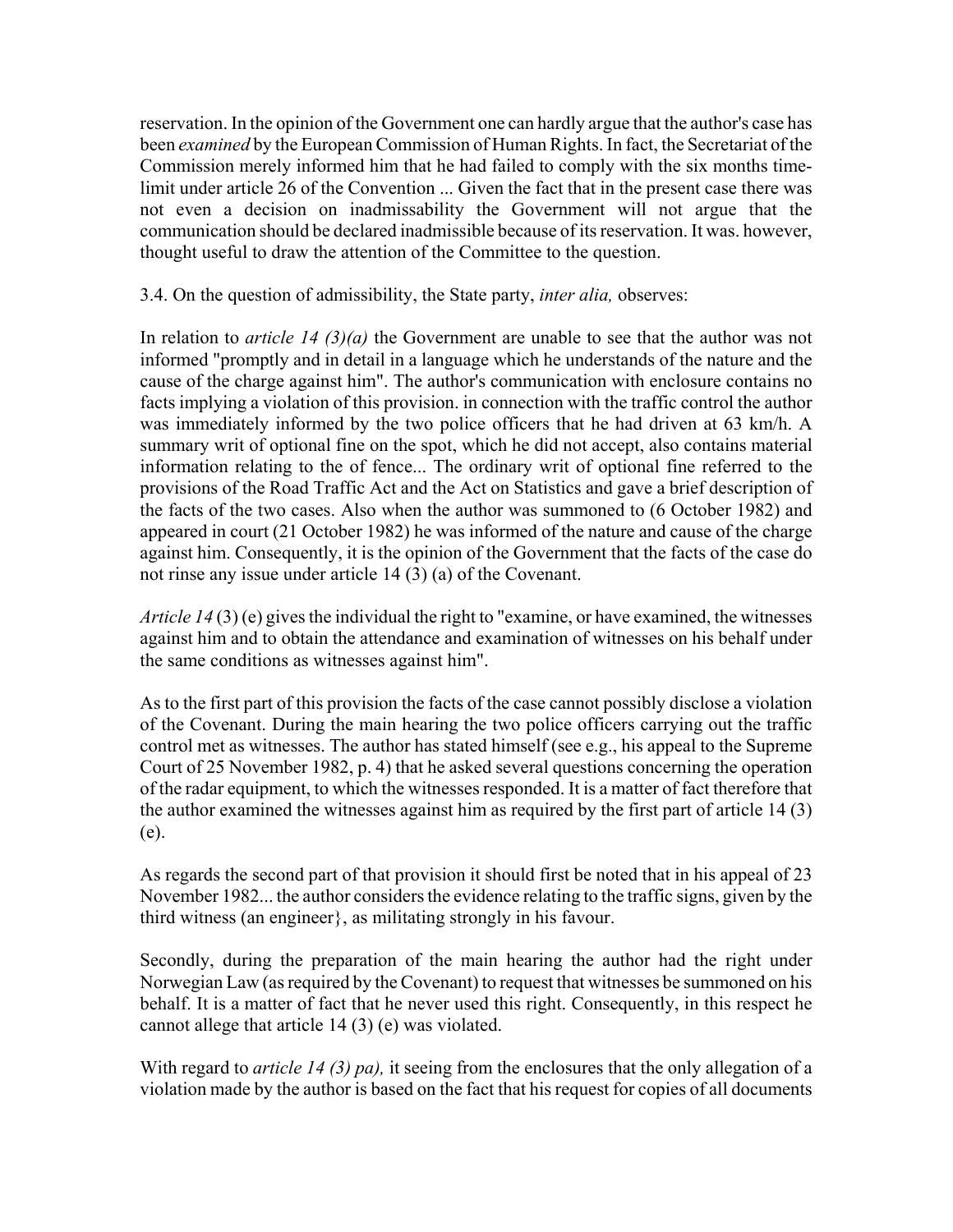was refused by the local police, and that he consequently was denied "adequate time and facilities for the preparation of his defense".

Subparagraph (b) does not explicitly provide for a right of the accused to copies of documents in a criminal investigation. A general right for the accused to obtain copies in all circumstances would be outside the wording and beyond the purpose of the provision, i.e., to secure that the individual has a real opportunity to defend himself and hence get a fair trial, cf. article  $14$  (I)...

The question therefore must be--as stated in the text of article 14 (3) (b) itself--whether the accused in a given case has had adequate time and radiities for the preparation of his defense. in the present case the Government is of the opinion that the requirements of article 14 (3) (b) were met. As stated above the author was offered to come to the police station to see the documents on 26 August 1982. He did not accept this offer. For almost two months he refrained from using this possibility. The author was working about I km from the police station. A visit would have caused no practical difficulties. With his car he could also easily have come from his home, a distance of 20-30 kin. There is nothing to suggest that his right to see the documents at the police station would have been ineffective. The access of accused persons to documents is a well established practice with which the police are familiar. Moreover, in the present case the documents were uncomplicated and their number limited. *Furtherrmore, the facts relevant to the two penal provisions at issue {non-compliance with* the duty to fill in a form and exceeding the speed limit) were easy to ms for the purpose of preparing the defense.

If the author had examined the documents at the police station he would have had a precise picture of the information available and an adequate basis for the further preparation of his defense. If deemed necessary after having read the documents, he could have contacted a lawyer.. . and requested for additional witnesses.. . In addition, he was also informed about the charge when he was interrogated hy the police and later summoned to *court.*

Taking all these elements into consideration it should also be noted that the hearing was suspended (although for a short time} to enable the author to read the documents when he raised the issue at the beginning of the main hearing in the District *Court ....*

Even if the Criminal Procedure Act does not provide for a fight of the accused to obtain copies of the documents during the investigation, unless a court meeting in the case takes place, it is general practice, as described above, that the documents are available for examination by the accused at the police station before the main hearing. This *practice* probably amounts to a binding legal principle.

An overall evaluation of all the elements of the present case leads to the conclusion that the author had adequate time and facilities for the preparation of his defence. The Government are of the opinion therefore that the facts of the case do not raise any issue under article 4 (3) (b).

As far as *article 14 (3) (d)* is concerned, it is beyond dispute that the author was tried in his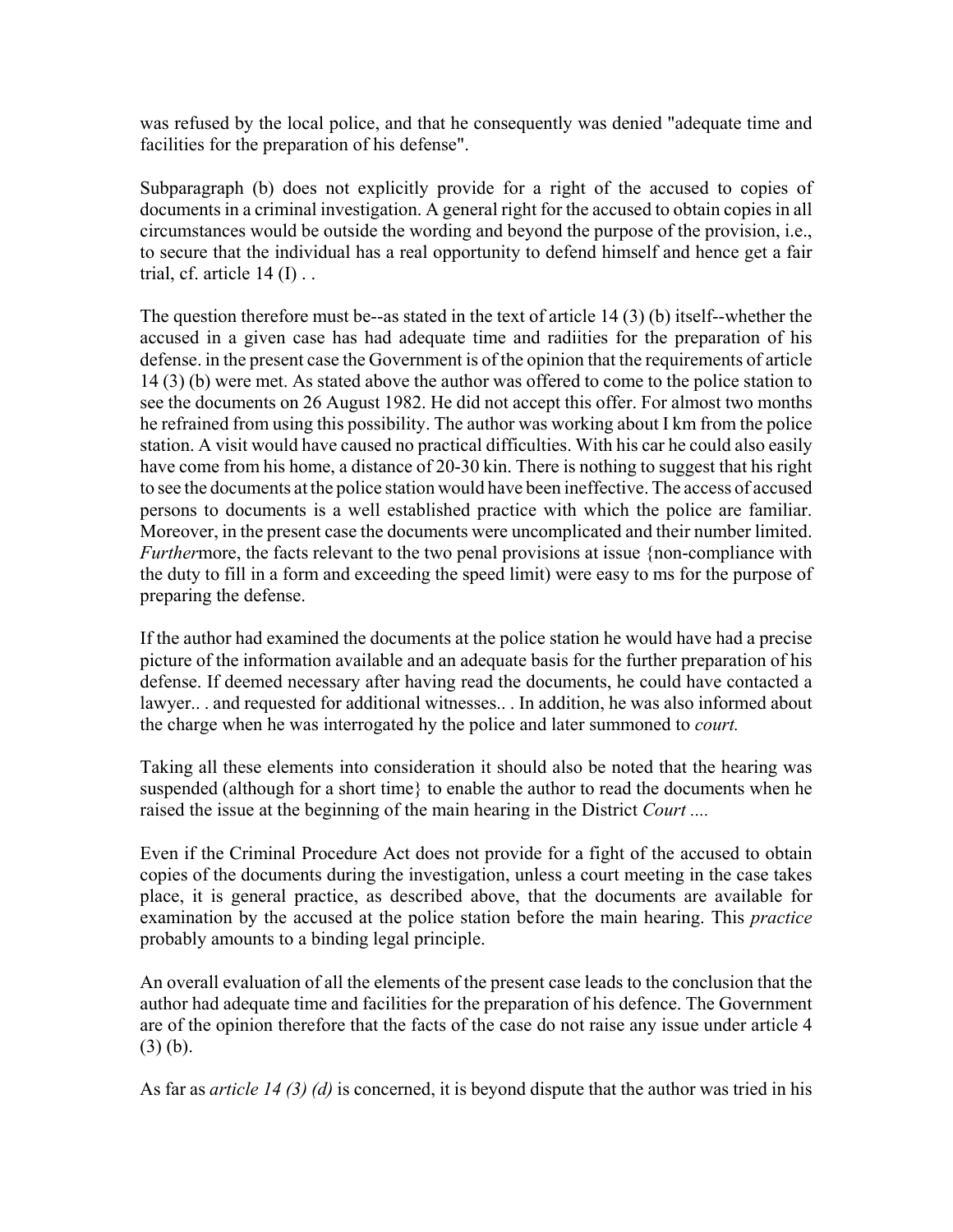presence, defended himself in person and was aware of his right to be defended through legal *assistance.* Consequently, it is presumed that the author's reason for invoking this provision must be that the interest of justice required that he should have been assigned free legal assistance. The fact that the author was not assigned free legal assistance must be seen in the light of the nature of the of fences with which the author was charged. Both charges were trivial and ordinary and could in practice only lead to a small fine.. .

Even if the accused usually has no right to *free* legal assistance in minor cases, he is of course (section 99 of the Criminal Procedure Act) entitled to be assisted by a counsel of his own choice--paid by himself--at any stage of the prosecution, including the main hearing ....

Consequently, the Government are of the opinion that the facts of the case do not raise any issue under article 14 (3) (d).

3.5. For the reasons explained above the State party submits that the author's communication should be declared inadmissible under article 3 of the Optional Protocol.

4.1. In response to the State party's submission under rule 91, the author, *inter alia,* forwarded the following comments dated 8 April 1984:

In the Government's reply, it is asserted that I could go to the police station and obtain the information which I had requested and needed for my defense. The Government knows that is untrue. On 5 April 1984 the necessary information on the radar's field of action was not yet available. This was confirmed by Police Sergeant E., by telephone, on 5 April 1984; he also said that the Police Chief, W., was opposed both to this information being obtained from the police officers operating the radar and to my being given this information, obviously from fear of losing face if the police should once again lose a court case involving radar control brought against me and other drivers. E. added that there was strong antagonism on the part of the superior officers of Bode police station...

It is stated that I asked for the case to be postponed, but not why I did so. I wanted a postponement firstly because I had not been able to prepare my defense without the necessary information and documents, although these had been promised me on 26 July 1982, and also because during the brief adjournment of about 15 minutes which was granted in order to allow me to study the photocopies of some documents which had just been distributed, I noticed that I had received copies which were so dark (overexposed) that it was quite impossible to see what they represented .... Without documents, I did not have much material to give a lawyer in order to get him to help me. It is only when I saw some of the documents, just before the hearing, that I received confirmation of the shortcomings of the police's case, and became aware of my small possibilities of defense. I then invoked paragraph 99 (1) of the Criminal Procedure Act: "the accused has the right to be assisted by counsel at every stage of the proceedings". This too was refused, without the judge recording anything in this connection.

It is stated, under point 2, that "anyone who without valid reason fails to submit such information (to the official statistical services) is subject to fines (article 4)".. . .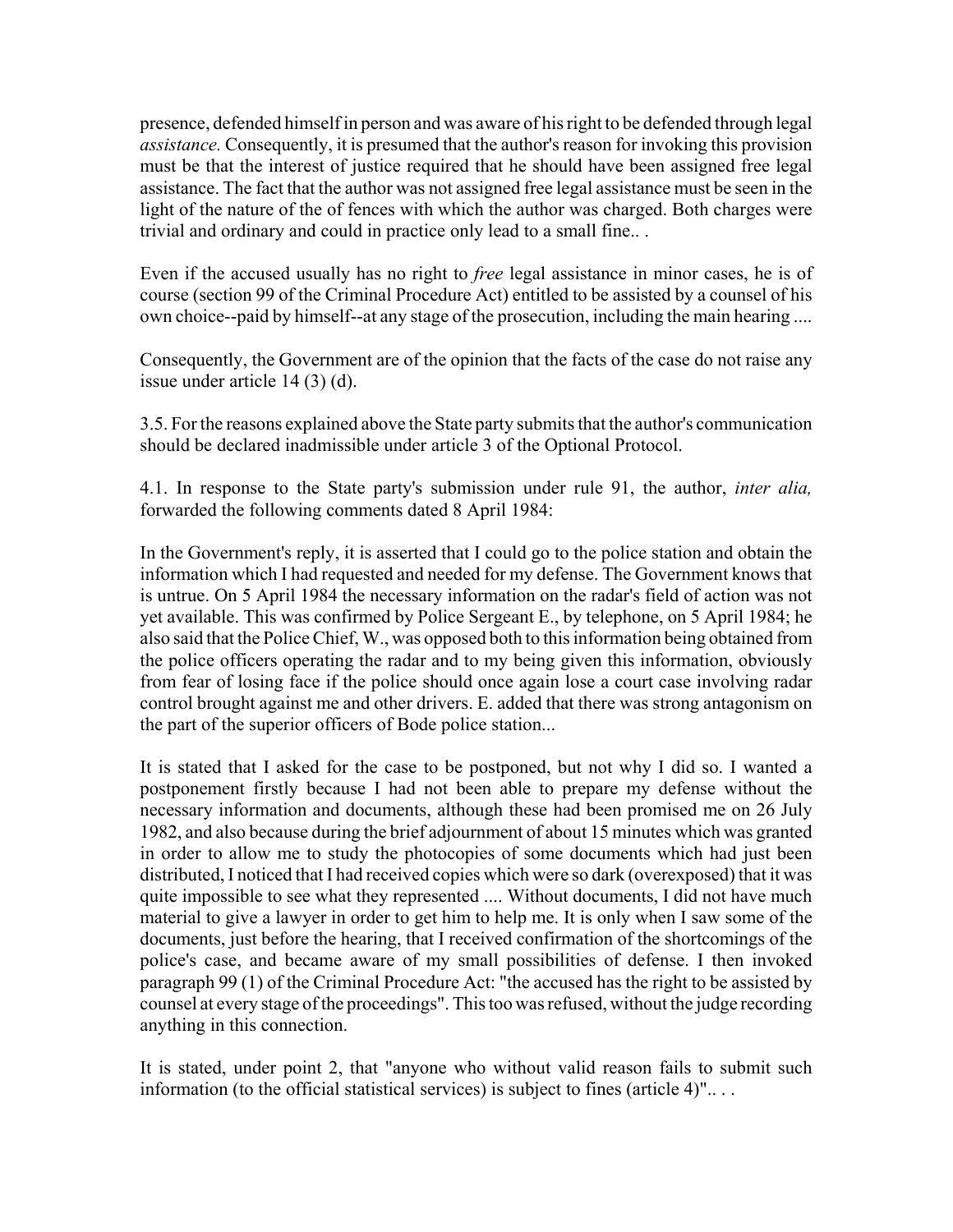It is stated that the Penal Code provides for the joinder of several offences. This is true, *but* it is also presumed that the sentence should not exceed by more than 50 per cent the maximum penalty applicable to any of the individual offences: this was not observed in my case. See Penal Code, paragraph 62 (1).

The maximum sentence {on condition of having been found liable to a penalty) should have been "only" a fine of NKr. 900, or, in case of non-payment of the fine, three days' imprisonment. The sentence was a fine of NKr. 1,000 or 10 days' imprisonment. This is contrary to Norwegian law, and, strangely enough, this was accepted by the courts concerned! Furthermore, I was sentenced to pay the State NKr. 1,000 legal costs (when I was unable to defend myself satisfactorily) ....

Mention is made of article  $14(3)$  (e) concerning the right to examine the witnesses of both parties. I wished to hear the statements of the witnesses of the State Motor Vehicle Office/Motor Vehicle Inspector Service and the State Highway Office, concerning the traffic signs on the spot (the Highway Office has since acknowledged that the signposting was defective and has changed it) and to obtain an opinion, in particular, from the Defense Research Institute (FFI) concerning the possible reflection of the radar waves on a bus shelter located further on. For this purpose, it was necessary to have a reply or photocopies of the police documents of the *case, as* well as the technical data (which have still not been provided) of the Radar Control Service concerning the radar's field of action ....

To excuse itself, the Government then argued that article 14 (3) (d) would have been respected if the accused had had a lawyer. No reference is made to the following problem: not everyone can obtain the help of a lawyer, which is difficult either for economic reasons, or because of the large distances in the remote regions of Norway. or finally because private individual~lly do not know how to obtain the assistance of a lawyer ....

It is stated that on 26 August 1982 I was invited to go to the police station to see the (incomplete) documents of the case, but that I did not accept that invitation. This is only part of the truth. In fact, it was I who telephoned the police; first of all, I spoke to Police Chief W. and asked him if the information I wanted was now available; he did not answer this question, but merely transferred the call to Deputy Chief B., who later represented the Public Prosecutor during the trial. B. told me that W. had decided that I should *not* receive the information I requested, despite the promise that had been made me in writing by Sergeant E. on 26 July 1982 ....

It is then asserted that this was a simple case and that if I had examined the documents at the police station 1 would have had a better idea of the information available and therefore a better basis for preparing my defence; if I deemed it necessary, I could have contacted a lawyer and asked him to have witnesses appear. In my opinion, this is an inadmissible attempt to wriggle out of a situation in which human rights have been violated.

## 4.2. The author concludes:

It cannot be denied that it will be of great significance both for me and for countless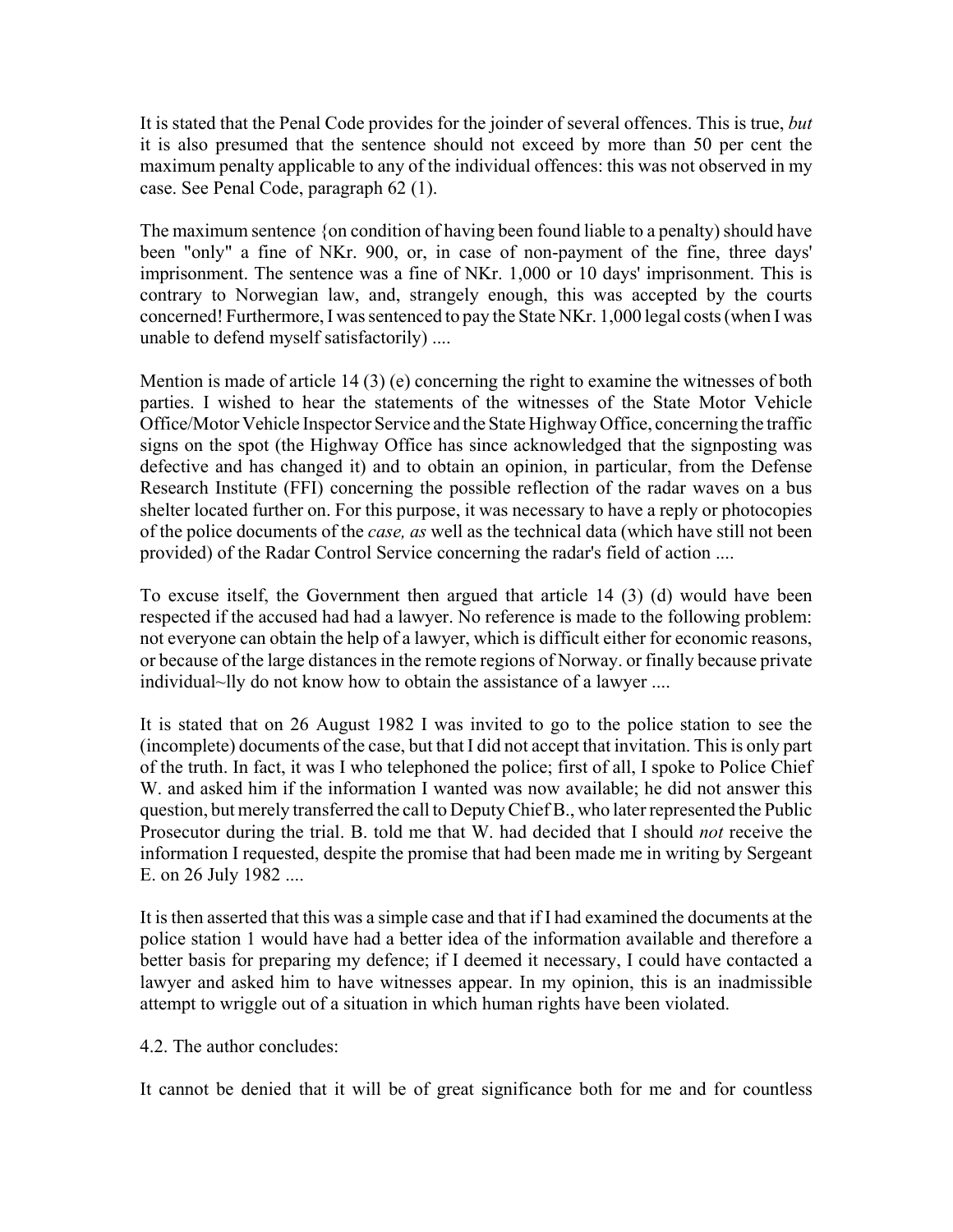Norwegians if the Committee considers that there have been violations of United Nations conventions and if it criticizes this situation. It is absolutely unjust, for example, that a police chief can fail to reply to important requests from persons against whom he wishes to institute proceedings before the courts and that such behavior should be accepted. As recently as March 1984, W. did everything he could to have mc serve the term of 10 days' imprisonment and rejected all my requests to have the prison sentence suspended until a decision had been taken concerning my request of 22 December 1983 for the reopening of the case on the one hand, and until the United Nations Human Rights Committee had considered my communication, on the other.

5.1. Before considering any claims contained in a communication, the Human Rights Committee shall, in accordance with rule 87 of its provisional rules of procedure, decide whether or not it is admissible under the Optional Protocol to the Covenant.

5.2. The Committee concurs with the State party (see pars. 3.3 above) that the reservation of Norway with regard to article 5, paragraph 2 (a), of the Optional Protocol does not apply in the present case. The European Commission of Human Rights has not "examined" the facts of the case. Its Secretariat merely pointed out to the author that the period of six months, within which applications may be made to the European Commission in accordance with article 26 of the European Convention on Human Rights, had already expired. As a consequence the case was not even registered by the European Commission of Human Rights.

5.3. The Committee has carefully considered the material submitted by the author, but is unable to find that there are grounds substantiating his allegations of violations of the Covenant.

5.4. With regard to article 14, paragraph 3 (a), no evidence has been submitted indicating that the author was not ' 'informed promptly and in detail in a language which he understands of the nature and cause of the charge against him."

5.5. With regard to article 14, paragraph 3 (b), the submissions indicate that from 26 August to the date of the hearing on 21 October 1982, the author could have examined, personally or through his lawyer, documents relevant to his case at the police station. He chose not to do so, but requested that copies of all documents be sent to him. The Committee notes that the Covenant does not explicitly provide for a right of a charged person to be furnished with copies of all relevant documents in a criminal investigation, but does provide that he shall "have adequate time and facilities for the preparation of his defense and to communicate with counsel of his own choosing." Even if all the allegations of the author were to be accepted as proven, there would be no ground for asserting that a violation of article 14, paragraph 3 (b), occurred.

5.6. With regard to article 14, paragraph 3 (d), the only disputed issue in this case is whether the author should have been assigned free legal assistance. The Covenant foresees free legal assistance to a charged person *"in* any case where the interests of justice so require and without payment by him in any such case if he does not have sufficient means to pay for it."